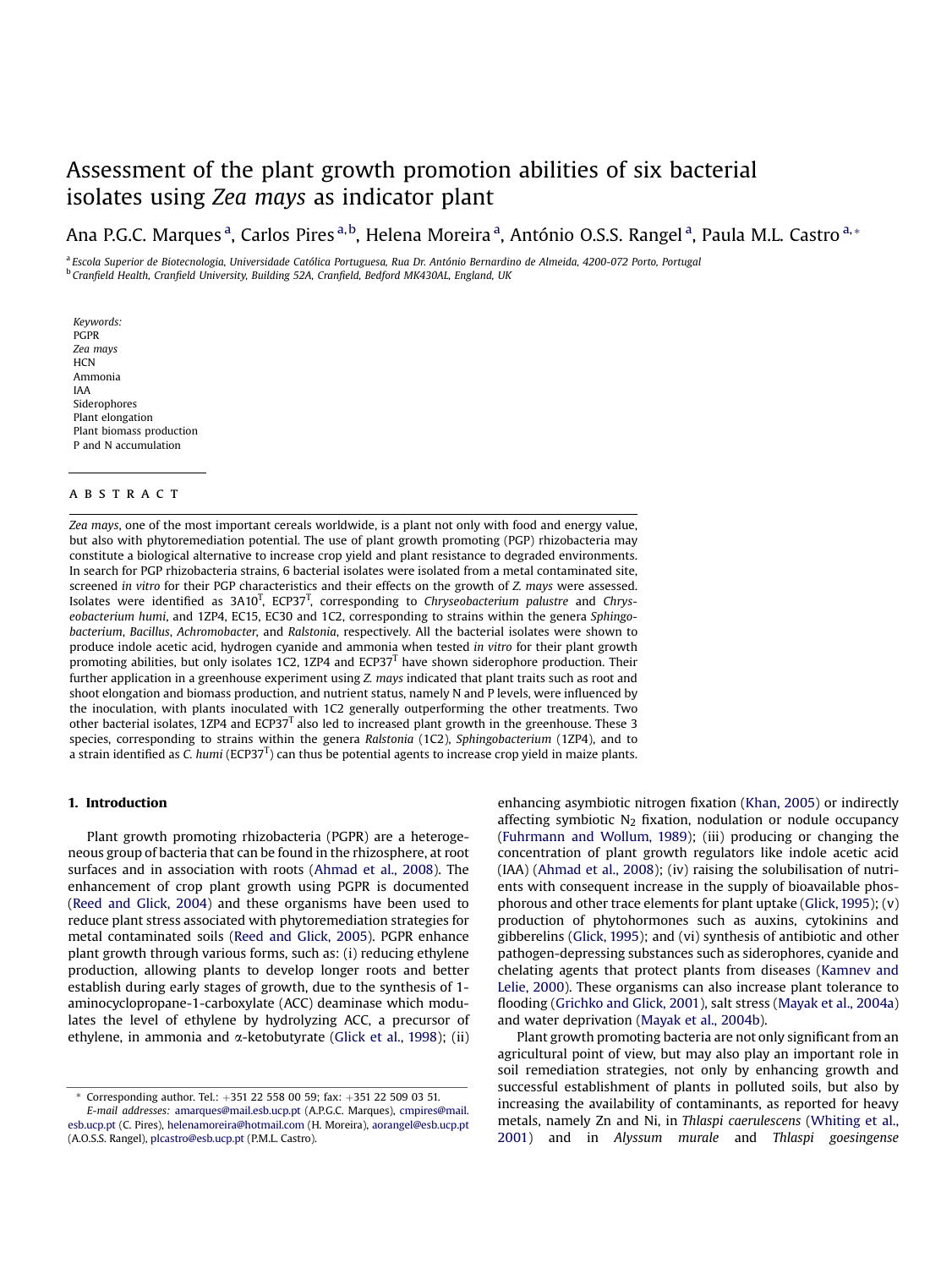([Abou-Shanab et al., 2003; Idris et al., 2004\)](#page-6-0). Zea mays is a plant with food and energy value ([Solomon et al., 2007](#page-6-0)) and also with phytoremediation potential [\(Lin et al., 2008; Meers et al., 2010](#page-6-0)).

The aim of this work was to assess the effect of plant growth promoting organisms on the growth of Z. mays. A series of rhizospheric bacterial species were isolated from a metal contaminated site and were screened for their plant growth promotion abilities, assessing IAA, siderophores, hydrogen cyanide, ACC-deaminase activity and ammonia production. Selected species were further inoculated onto Z. mays in order to evaluate their effect on plant growth and biomass production, and on P and N assimilation.

## 2. Material and methods

#### 2.1. Bacteria isolation and characterization

Selected bacterial species were indigenous to a metal contaminated site. The site has a long history of metal contamination, due to the industrial activity in the surrounding area. Despite the high presence of metals – average levels of 835 mg Pb  $\text{kg}^{-1}$ , 66 mg Hg kg $^{-1}$ , 26 mg Cr kg $^{-1}$ , 37 mg Ni kg $^{-1}$ , 16,800 mg Fe kg $^{-1}$  and 3620 mg Zn kg $^{-1}$  – the area is prolific in vegetation ([Marques et al.,](#page-6-0) [2007\)](#page-6-0).

Bacterial isolation was performed from sediments collected at the site. Sediment samples were serially diluted in saline solution (0.85% (w/v) NaCl) and inoculated on trypticase soy agar (TSA; Oxoid) adjusted to pH 5, 6 and 7, using buffer solutions at concentrations of 100 mM at 30 $\degree$ C. Visually different colonies selected on the basis of colony morphology and color were selected and were further purified by subculturing and preserved at  $-80^{\circ}$ C in modified Luria-Bertani broth (MLB) ([Tiago et al., 2004\)](#page-6-0), supplemented with 15% (v/v) glycerol. This sampling yielded a total of 320 strains. These strains were grown under heavy metal stress (Zn, Cd and As). Of these, 6 strains were selected based on their metal resistance ability as an additional important value for further applications. Four isolates designated as 1ZP4, EC15, EC30 and 1C2, and 2 isolates identified as  $ECP37<sup>T</sup>$  and  $3A10<sup>T</sup>$  ([Pires et al., 2010\)](#page-6-0) were used. Tests listed below were performed on all strains. The pH range for growth was determined in buffered trypticase soy broth (TSB) adjusted at pH  $3-10$  (at 1 pH unit intervals). The turbidity of the cultures grown in an orbital shaker at  $25^{\circ}$ C was measured at 610 nm. All buffer solutions used to adjust the pH of TSB were prepared from 1 M stock solutions according to [Gomori \(1990\).](#page-6-0) Citrate buffer was used for  $pH$  3–6, phosphate buffer for  $pH$  7, Tris buffer for pH 8, and a carbonate-bicarbonate buffer for pH 9 and 10. Growth temperature ranges were determined on TSA incubated at 4, 10, 15, 20, 25, 30, 37 and 50 °C. Extraction of genomic DNA, PCR amplification of the 16S rRNA gene and sequencing of the purified PCR products were carried out as described by [Rainey et al. \(1996\)](#page-6-0). Cloning of the amplicons into pGEM T-Easy vector (Promega) and cycle-sequencing were performed at Macrogen Inc. (Seoul, Republic of Korea), using 16S universal bacterial primers (f27, f518, r800, r1492) ([Lane, 1991\)](#page-6-0). The quality of the 16S rRNA gene sequences was checked manually by the use of BioEdit program (version 7.0.5.3) [\(Hall, 1999](#page-6-0)), and the sequences were aligned against representative reference sequences of the most closely related members obtained from the National Center for Biotechnology Information database.

#### 2.2. Assays for detection of plant growth promoting ability

IAA production by the bacterial isolates was measured by the method of [Wohler \(1997\).](#page-6-0) The bacteria were grown overnight on nutrient broth and then collected by centrifugation at 7000 g for 5 min. The bacterial pellet was incubated at 37  $\degree$ C for 24 h with 3 ml of phosphate buffer (pH 7.5) with glucose (1%) and tryptophan (1%). After incubation, 2 ml of 5% trichloroacetic acid and 1 ml of 0.5 M CaCl2 were added. The solution was filtered (Whatman No. 2 of pore size) and to 3 ml of the filtrate 2 ml of salper solution (2 ml 0.5 M FeCl<sub>3</sub> and 98 ml 35% perchloric acid) were added. This mixture was incubated for 30 min at 25  $\degree$ C in the dark. The absorbance of the resulting solution was measured at 535 nm with a Shimadzu UV-1603 spectrophotometer.

For assessing the ability to produce NH3, fresh cultures were inoculated into 10 ml peptone water and incubated for  $48-72$  h at 30 °C; following this, 0.5 ml of Nessler's reagent were added to each tube and development of yellow to brown color was considered as a positive result for ammonia production [\(Cappuccino and](#page-6-0) [Sherman, 1992](#page-6-0)). The screening of hydrogen cyanide production by the bacterial isolates was made by amending nutrient agar with 4.4 g glycine/l and streaking the isolates on this modified agar plates; a Whatman no.1 filter paper soaked in a 2% sodium carbonate in 0.5% picric acid solution was placed on top of each plate and plates were sealed and incubated at 30  $\degree$ C for 4 d after which development of orange to red color indicated HCN production by the isolates [\(Ahmad et al., 2008\)](#page-6-0). Bacterial isolates were assayed for siderophores production by spot inoculating the isolates (10  $\mu$ l of 10<sup>6</sup> CFU/ml) on Chrome azurol S agar medium; development of a yellow to orange halo around the bacterial growth after incubation at 30 $\degree$ C for 48-72 h indicated a positive result for siderophore production ([Schwyn and Neilands, 1987\)](#page-6-0).

ACC-deaminase activity was assayed according to a modification of the method of [Honma and Shimomura \(1978\)](#page-6-0) which measures the amount of a-ketobutyrate produced upon the hydrolysis of ACC. The number of  $\mu$ mol of  $\alpha$ -ketobutyrate produced by this reaction was determined by comparing to a standard curve of  $\alpha$ -ketobutyrate ranging between 0.1 and 1  $\mu$ mol to which 2 ml of 2,4-dinitrophenylhydrazine (0.2% 2,4-dinitrophenylhydrazine in 2 mol  $l^{-1}$ HCl) was added to each standard, and was then vortexed and incubated at 30 $\degree$ C for 30 min. Color was developed by the addition of 2 ml, 2 mol  $l^{-1}$  NaOH, and the absorbance of the mixture was measured after mixing by using UNICAM HELIOS<sup>®</sup> spectrophotometer (Waltham, USA), at 540 nm. For determining ACC-deaminase activity, the bacterial cell pellets were suspended in 5 ml of 0.1 mol  $I^{-1}$  Tris–HCl, pH 7.6, transferred to microcentrifuge tubes and centrifuged at 16,000 rpm for 5 min; the pellets were suspended in 2 ml 0.1 mol  $l^{-1}$  Tris HCl, pH 8.5. Thirty  $\mu$ l of toluene were added to the cell suspension and vortexed for 30 s and 200  $\mu$ l of the resulting suspension were placed in a fresh microcentrifuge tube, to which with 20  $\mu$ l of 0.5 mol  $l^{-1}$  ACC were added; samples were vortexed, and incubated at 30  $\degree$ C for 15 min. Following the addition of 1 ml of 0.56 mol  $l^{-1}$  HCl, the mixture was vortexed and centrifuged for 5 min at 16,000 rpm at room temperature and 2 ml of the resulting supernatant were vortexed together with 1 ml of 0.56 mol  $1^{-1}$  HCl, after which 2 ml of 2,4-dinitrophenylhydrazine reagent was added, following vortexing and incubation at 30 $\degree$ C for 30 min. Two ml of 2 mol  $l^{-1}$  NaOH were added and mixed and the absorbance of the mixture was read at 540 nm.

For all the above mentioned tests, sterile nutrient broth or agar were used as a control for bacterial growth.

## 2.3. Zea mays growth  $-$  experimental design

Z. mays seeds were surface sterilised with  $0.5\%$  (v/v) NaOCl for 10 min and were subsequently washed with sterilised deionised water. Seeds were germinated in plastic pots (8 cm diameter) with about 300 g sterilised (120 $\degree$ C for 70 min in two consecutive days) agricultural soil (soil properties are shown in [Table 1](#page-2-0)), in order to ensure that possible observed differences in plant traits were caused only by the applied bacterial treatments. Each pot received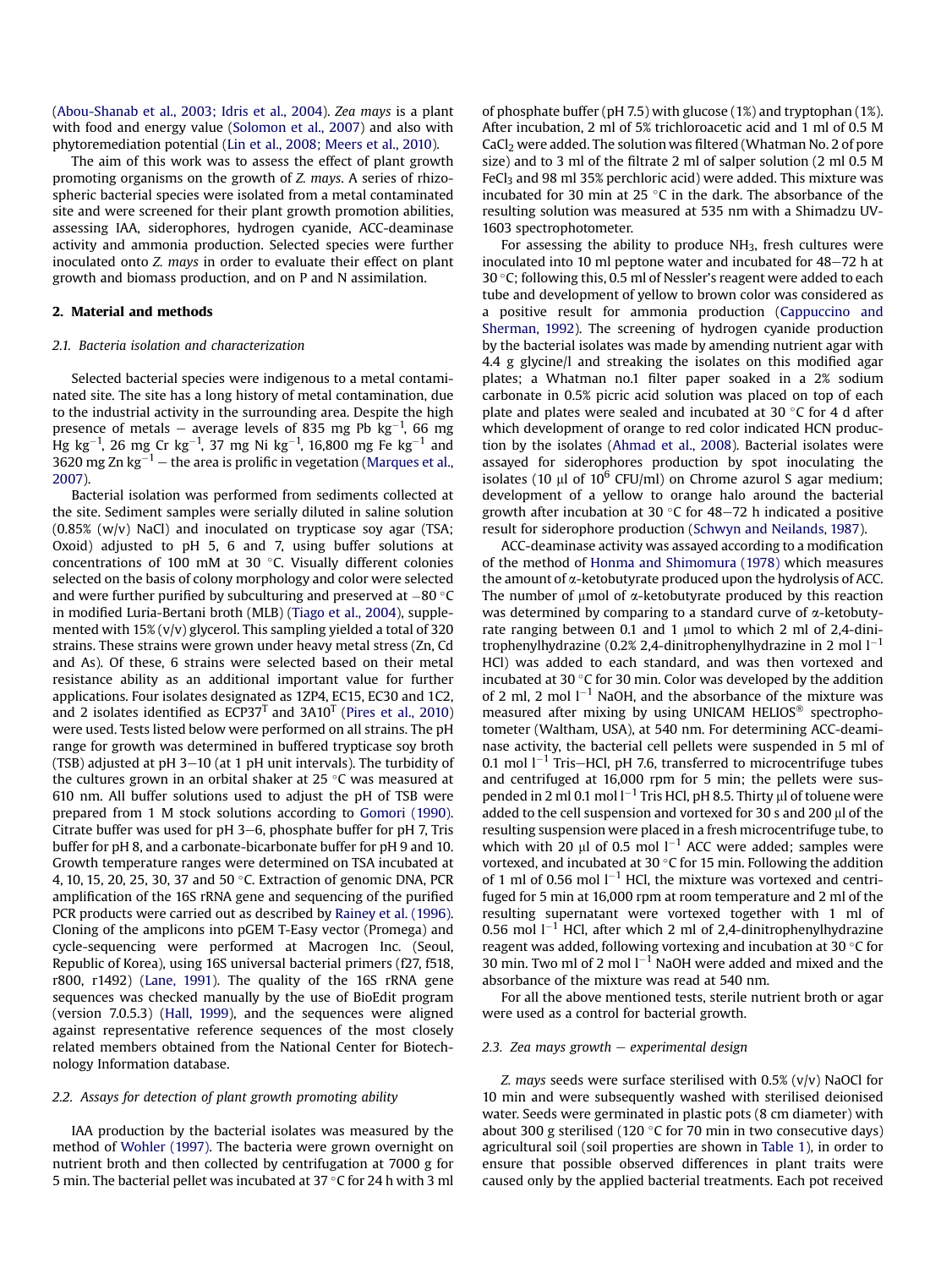<span id="page-2-0"></span>Table 1 Soil properties.

| рH                         | $6.44 \pm 0.08$   |
|----------------------------|-------------------|
| Water content (%)          | $4.84 \pm 0.03$   |
| Organic content (%)        | $11.3 \pm 0.2$    |
| N (mg $kg^{-1}$ )          | $4200 \pm 150$    |
| $P$ (mg kg <sup>-1</sup> ) | $260 \pm 21$      |
| Mn $(mg kg^{-1})$          | $39 + 2$          |
| K (mg $kg^{-1}$ )          | $10.600 \pm 124$  |
| Zn $(mg kg^{-1})$          | $33 + 2$          |
| Pb $(mg kg^{-1})$          | $8.7 \pm 0.3$     |
| Cu $(mg kg^{-1})$          | $40 + 2$          |
| $Cr$ (mg $kg^{-1}$ )       | $40 \pm 6$        |
| As $(mg kg^{-1})$          | $<$ 5 (L.O.D.)    |
| Cd $(mg kg^{-1})$          | $<$ 5 (L.O.D.)    |
| Hg $(mg kg^{-1})$          | $<$ 0.01 (L.O.D.) |
| Ni $(mg kg^{-1})$          | $< 5$ (L.O.D.)    |

Results are expressed as means  $\pm$  SD (n = 3); L.O.D. is the method detection limit.

10 seeds. Pots were randomised on the greenhouse, process that was repeated every two weeks during the experiment. After sowing, seedlings were reduced to three per pot; the pots were then inoculated by spraying the soil surface with 10 ml of a solution of each bacterial strain ( $10^8$  CFU/ml) [\(Vivas et al., 2006](#page-6-0)) pre-grown in nutrient broth medium for 24–48 h at 28  $\degree$ C. Ten ml of nutrient broth was also added to the control treatment pots.

The plants were maintained in a controlled growth room (12 h photoperiod, 450  $\mu$ mol m $^{-2}$  s $^{-1}$  photosynthetically active radiation, 18-38 °C temperature range, 16-71% relative humidity range). and were watered daily. Harvest occurred 16 weeks after the beginning of the experiment.

#### 2.4. Plant analysis

Entire plants were washed with tap water, followed by washing with HCl 0.1 M, and with de-mineralised water, separated in roots and shoots, after which root elongation and shoot length were registered. The biomass of the plants was determined after shoots and roots were oven dried at 70  $\degree$ C for 48 h. Plants were then grinded and sieved to  $<$ 1 mm and shoot and root plant samples were digested at high temperatures (up to 330  $\degree$ C) with a selenium and salicylic and sulphuric acids mixture for the determination of the levels of phosphorous and nitrogen in the plant tissues. Total nitrogen was determined by colorimetry, for which two reagents were added to 0.20 ml of the digests: 3 ml of reagent 1, consisting of a mixture of a  $5 \times 10^{-2}$  M dissodiumhydrogenphosphate buffer ( $pH = 12.3$ ) and a 4% bleach solution, and 5 ml of reagent 2, consisting of a mixture of a 1 M salicylate solution, a 1  $\times$  10<sup>-3</sup> M sodium nitroprusside solution and a  $3 \times 10^{-3}$  M EDTA solution. For total phosphorous colorimetric determination, two different reagents were added to 1 ml of the digests: 3 ml of reagent 1, consisting of a 3  $\times$  10<sup>-2</sup> M ascorbic acid solution and 1 ml of reagent 2 consisting of a mixture of a  $6 \times 10^{-3}$  M antimonyl tartarate solution, a 5  $\times$  10<sup>-3</sup> M ammonium molybdate solution, 0.7 M sulphuric acid and an anticoagulation agent (Wetting aerosol 22, Cytek, New Jersey, USA). The elements concentration on the resulting preparations was determined on a UNICAM HELIOS<sup>®</sup> spectrophotometer (Waltham, USA), at 660 nm for nitrogen and 880 nm for phosphorous [\(Wallinga et al., 1989\)](#page-6-0).

#### 2.5. Statistical analysis

Each test for the bacterial traits comprised 4 replicates. The greenhouse experiment was a design with 5 bacterial treatments (control, 1ZP4, EC15, EC30, 1C2, ECP37 $^{\text{T}}$  and 3A10 $^{\text{T}}$ ) and each treatment was replicated 4 times. Statistical analysis was performed using the SPSS program (SPSS Inc., Chicago, IL Version 15.0). The data were analysed through analysis of variance (ANOVA). To detect the statistical significance of differences  $(P < 0.05)$  between means, the Duncan test was performed. Correlations were performed with different variables and Spearman's correlation coefficients were determined.

#### 2.6. Chemicals

The chemicals used were analytical-grade and were obtained from Pronalab (Sintra, Portugal)  $-$  liquid reagents-, and Sigma-Aldrich (Missouri, USA) and Merck (Darmstad, Germany)  $-$  solid reagents.

## 3. Results

## 3.1. Bacterial isolates traits

The tested phenotypic characteristics of strains 1ZP4, EC15, EC30, ECP37<sup>T</sup>, 3A10<sup>T</sup> and 1C2 are given in Table 2. The pH and temperature ranges for growth of the isolates were similar. Full length (about 1250–1450 bp) 16S rRNA of strains 1ZP4, EC15, EC30, ECP37<sup>T</sup>, 3A10<sup>T</sup> and 1C2 were sequenced and the closest affiliation according to sequencing is shown in [Table 3.](#page-3-0) Strains  $3A10<sup>T</sup>$  and  $ECP37<sup>T</sup>$  were already described [\(Pires et al., 2010](#page-6-0)) and correspond to the type strains of Chryseobacterium palustre and Chryseobacterium humi. Strains 1ZP4, EC15, EC30, and 1C2 were within the genera Sphingobacterium, Bacillus, Achromobacter, and Ralstonia, respectively.

Screening results of PGP traits of the selected bacteria are shown in Tables  $4-6$  $4-6$ . IAA production was seen in all isolates, and at  $48$  h significant ( $P < 0.05$ ) differences between the ability of the isolates to produce IAA could be translated by the expression  $1C2 > 1ZP4 > 3A10^{T} > EC30 = EC15 = ECP37^{T}$  ([Table 4\)](#page-3-0); although the values remained comparable at 72 h, the differences of production shown at 48 h were faded, with only 1C2 showing significantly ( $P < 0.05$ ) higher IAA production than the other isolates [\(Table 4\)](#page-3-0). All the isolates showed positive results for HCN and NH3 production ([Table 5\)](#page-3-0); however, only isolates 1C2, 1ZP4 and  $ECP37<sup>T</sup>$  had positive results for siderophore production. ACCdeaminase activity was detected only in some isolates, and  $(P < 0.05)$  differences between the ability of the isolates to degrade ACC into  $\alpha$ -ketobutyrate could be translated by the expression  $ECP37^T > 3A10^T > 1C2 > EC30 = EC15 = 1ZP4$  [\(Table 6](#page-3-0)).

#### 3.2. Plant traits

[Fig. 1](#page-4-0) shows the effect of the application of different bacterial isolates in root and shoot elongation of Z. mays. The root elongation of the plants varied from a minimum of 40 (registered in the control group) to a maximum value of 55.6 cm (observed in the group of plants inoculated with EC30), with all the isolates, with the exception of 1C2, promoting significantly ( $P < 0.05$ ) root growth when compared to control non-inoculated plants. Shoot elongation

| Table 2                                                                                       |  |
|-----------------------------------------------------------------------------------------------|--|
| Characteristics of strains 3A10 <sup>T</sup> , ECP37 <sup>T</sup> , 1ZP4, EC15, EC30 and 1C2. |  |

| Characteristic            | 3A10 <sup>T</sup> | $FCP37^T$ | 17P4      | FC15      | <b>EC30</b> | 1C2       |
|---------------------------|-------------------|-----------|-----------|-----------|-------------|-----------|
| Growth temperature $(°C)$ |                   |           |           |           |             |           |
| Range                     | $10 - 37$         | $4 - 37$  | $10 - 40$ | $15 - 32$ | $10 - 40$   | $10 - 40$ |
| Optimum                   | 30                | $25 - 30$ | $25 - 30$ | 25        | 30          | 25        |
| pH for growth             |                   |           |           |           |             |           |
| Range                     | 6-9               | $6 - 9$   | $5 - 9$   | $6 - 8$   | $5 - 9$     | $5 - 9$   |
| Optimum                   |                   | $7 - 8$   | 7         | $6 - 7$   | $7 - 8$     | $6 - 7$   |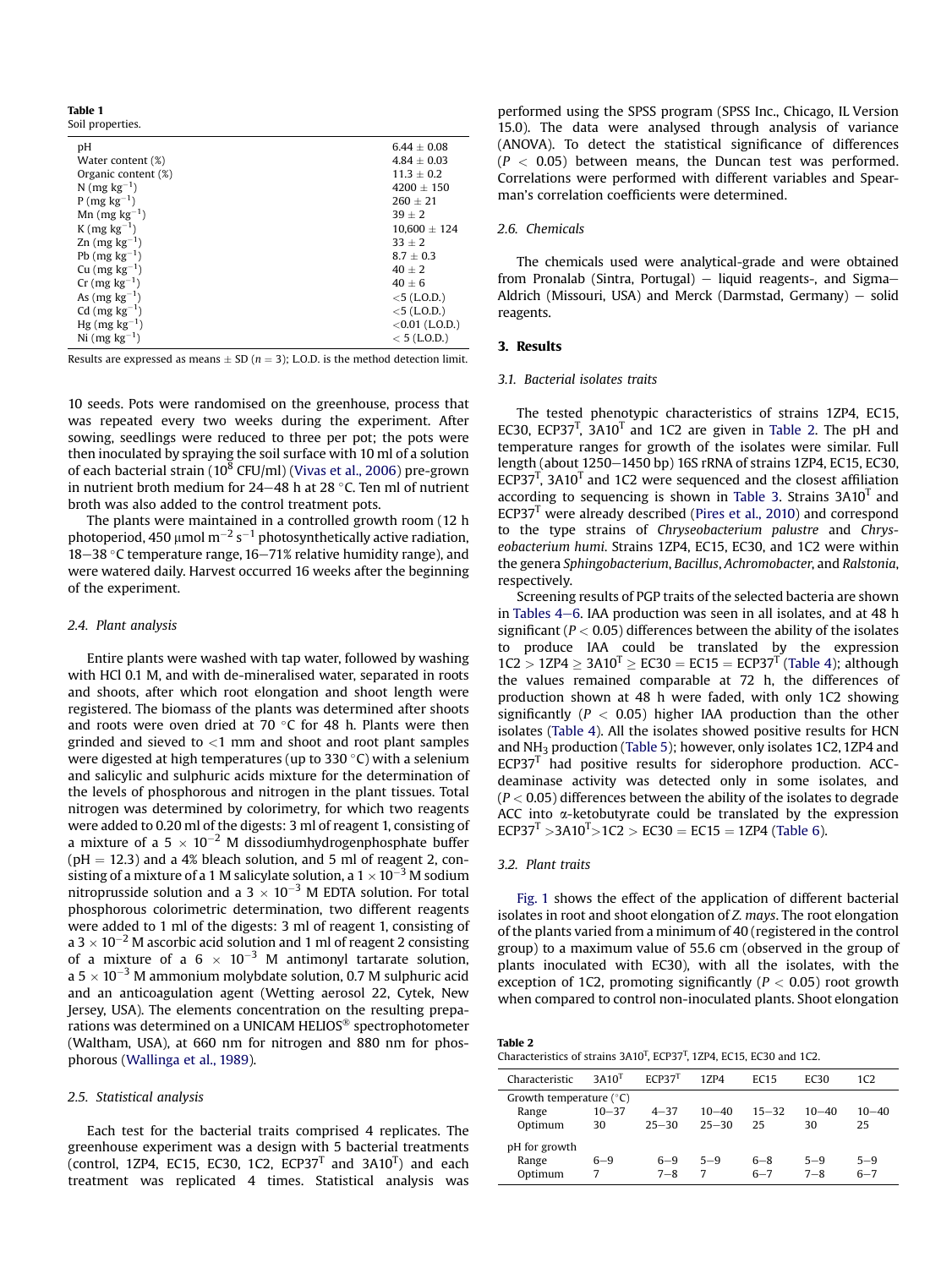<span id="page-3-0"></span>Table 3 Closest relatives (BLAST search) of strains  $3A10^T$ , ECP37<sup>T</sup>, 1ZP4, EC15, EC30 and 1C2.

| Strain            | 16S rRNA<br>fragment<br>length (bp) | Class of<br>bacteria | Closest<br>relatives                        | (%) | Similarity Accession<br>number |
|-------------------|-------------------------------------|----------------------|---------------------------------------------|-----|--------------------------------|
| 3A10 <sup>T</sup> | 1249                                | Flavobacteria        | Chryseobacterium<br>palustre                | 100 | EU360967                       |
| $ECP37^T$ 1249    |                                     | Flavobacteria        | Chryseobacterium<br>humi                    | 100 | EU360967                       |
| 17.P4             | 1417                                |                      | Sphingobacteria Sphingobacterium<br>sp. MG2 | 99  | AY556417                       |
| EC15              | 1465                                | <b>Bacilli</b>       | Bacillus sp. K22-25                         | 99  | EU333888                       |
| EC30              | 1350                                | ß-<br>proteobacteria | Achromobacter<br>sp., EP17                  | 99  | FJ827751                       |
| 1C2               | 1450                                | ß-<br>proteobacteria | Ralstonia<br>eutropha H16                   | 98  | AM260479                       |

ranged from a minimum length of 40.2 (observed in one of the replicates of the control plants) to a maximum of 59 (registered for plants inoculated with 1ZP4), with all the isolates promoting significantly ( $P < 0.05$ ) shoot growth when compared to control plants; the isolates that better performed were 1ZP4,  $ECP37<sup>T</sup>$  and 1C2.

The effect of the application of the six bacterial isolates on plant biomass production is shown in [Fig. 2.](#page-4-0) The root dry biomass of Z. mays varied from 0.7289 (observed in one of the control plants) to 1.5008 g (registered in a case of plants inoculated with ECP37 $<sup>T</sup>$ ),</sup> with the isolates 1C2 and ECP37<sup>T</sup> promoting significantly ( $P < 0.05$ ) root biomass production when compared to control non-inoculated  $plants - the treatments with the remaining isolates did not show$ any significant effect ( $P < 0.005$ ) in comparison with control plants. For the shoot, the biomass ranged from 0.6214 (for a control plant) to 2.8424 g (for a plant replicate of the treatment with 3A10 $^{\rm T}$ ), with all the isolates promoting significantly ( $P < 0.05$ ) shoot growth when compared to control plants; the isolates that better performed were  $3A10^T$ , ECP37<sup>T</sup> and 1C2.

The levels of P in Z. mays roots and shoots are registered in [Fig. 3](#page-4-0)A. Phosphorous levels in the roots ranged from 404 (registered in the control treatment) to 1139 mg kg $^{-1}$  (observed in for a plant inoculated with 1C2), with the isolates 1C2 and 1ZP4 promoting significantly ( $P < 0.05$ ) root P accumulation when compared to control non-inoculated plants  $-$  the treatment with the 1C2 isolate significantly ( $P < 0.05$ ) outperformed the remaining ones, followed by the treatment with 1ZP4. In the case of the shoot, the P levels ranged from 251 (in control) to 802 mg  $\mathrm{kg^{-1}}$  (in the treatment with 1C2), with the isolates 1C2, EC15,  $3A10<sup>T</sup>$  and EC30 promoting significantly ( $P < 0.05$ ) shoot accumulation of P when compared to control plants; the isolate that most significantly ( $P < 0.05$ ) increased P accumulation was, as for root tissues, 1C2.

Table 4 Indole acetic levels (mg  $l^{-1}$ ) of screened isolates at 48 and 72 h.

| Isolate      | IAA 48 h (mg $l^{-1}$ )         | IAA 72 h (mg $l^{-1}$ )         |
|--------------|---------------------------------|---------------------------------|
| 1C2          | $14 + 3^a$                      | $15 \pm 3^{\rm a}$              |
| 3A10         | $5 \pm 1^{\rm bc}$              | $5+1^{b}$                       |
| EC30         | $2.9 \pm 0.6^c$                 | $4+1^{b}$                       |
| 1ZP4         | $7 + 4^b$                       | $6 + 3^b$                       |
| EC15         | $3.1 \pm 0.5^c$                 | $5+1^{b}$                       |
| <b>ECP37</b> | $3 + 1^c$                       | $5.0 \pm 0.3^{\rm b}$           |
|              | $F_{5,18} = 36,260 (P < 0.001)$ | $F_{5,18} = 15,079 (P < 0.001)$ |

Results are expressed as means  $\pm$  SD ( $n = 4$ ). One way ANOVA was performed for each time. Means for the same time with different letters are significantly different from each other ( $P < 0.05$ ) according to the Duncan test. IAA was never detected in control cultures which were thus not considered for this statistical analysis.

| Table 5                                                                     |
|-----------------------------------------------------------------------------|
| In vitro screening results for cyanide, ammonia and siderophore production. |

| Isolate          | HCN production | $NH3$ production | Siderophore production |
|------------------|----------------|------------------|------------------------|
| Control          | ND.            | ND               | ND.                    |
| 1C <sub>2</sub>  |                |                  | $\,$                   |
| 3A10             |                |                  | ND.                    |
| EC <sub>30</sub> |                |                  | ND.                    |
| 1ZP4             |                |                  | +                      |
| EC15             |                |                  | ND.                    |
| ECP37            |                |                  |                        |

ND – No color development detected;  $+$  – positive color development ( $n = 4$ ).

[Fig. 3B](#page-4-0) represents the levels of N in Z. mays roots and shoots. Nitrogen levels ranged from 678 (registered in the control plants group) to 1750 mg  $\text{kg}^{-1}$  (observed in a replicate of the group of plants inoculated with 1C2), with the isolates 1C2, EC30 and ECP37 $<sup>T</sup>$ </sup> promoting significantly ( $P < 0.05$ ) root N accumulation when compared to control non-inoculated plants. In the case of the shoot, the N levels ranged from 461 (in the control) to 1609 mg  $kg^{-1}$  (for a replicate in the 1C2 treated plants), with all the treatments promoting significantly ( $P < 0.05$ ) shoot accumulation of N when compared to control plants; the isolate that significantly ( $P < 0.05$ ) better performed was 1C2, as for P accumulation.

## 3.3. Interactions between plant parameters and bacterial traits

In the present study, IAA levels shown by the isolates at 72 h were generally positively related ( $P < 0.05$ ) with all plant traits ([Table 7\)](#page-5-0). The relation between siderophores, ammonia and HCN production and plant traits is also shown by the Spearman correlation coefficients presented in [Table 7](#page-5-0) The production of siderophores shown by the isolates was always positively related  $(P < 0.05)$  with nitrogen accumulation and biomass of the plant tissues; ammonia and hydrogen cyanide production by the isolates was also positively and significantly ( $P < 0.05$ ) related to some plant characteristics such as elongation of roots (Spearman coefficients of 0.487 for both ammonia and HCN production) and shoots (Spearman coefficients of 0.595 for both bacterial traits) observed in the greenhouse experiment [\(Table 7](#page-5-0)).

## 4. Discussion

Plant rhizosphere is a preferential niche for various types of microorganisms in the soil. In the present investigation, 6 bacterial isolates were screened in vitro for their plant growth promoting (PGP) abilities. The isolates, named as  $1ZP4$ , EC15, EC30, ECP37<sup>T</sup>,  $3A10<sup>T</sup>$  and 1C2 were identified as Sphingobacterium sp., Bacillus sp., Achromobacter sp., C. humi, C. palustre and Ralstonia eutropha. Rhizosphere species referred to promote corn growth include

| Table 6                                                                                              |  |
|------------------------------------------------------------------------------------------------------|--|
| ACC-deaminase activity (nmol $\alpha$ -ketobutyrate $g^{-1}$ h <sup>-1</sup> ) of screened isolates. |  |

| Isolate         | ACC-deaminase activity          |
|-----------------|---------------------------------|
| 1C <sub>2</sub> | $6 \pm 4^c$                     |
| 3A10            | $19 \pm 9^b$                    |
| <b>EC30</b>     | n.d.                            |
| 1ZP4            | n.d.                            |
| EC15            | n.d.                            |
| ECP37           | $57 + 15^{\circ}$               |
|                 | $F_{5,18} = 36,260 (P < 0.001)$ |

Results are expressed as means  $\pm$  SD (n = 4). Means with different letters are significantly different from each other  $(P < 0.05)$  according to the Duncan test. ACCdeaminase activity was never detected in control cultures which were thus not considered for this statistical analysis; n.d. means no activity was found.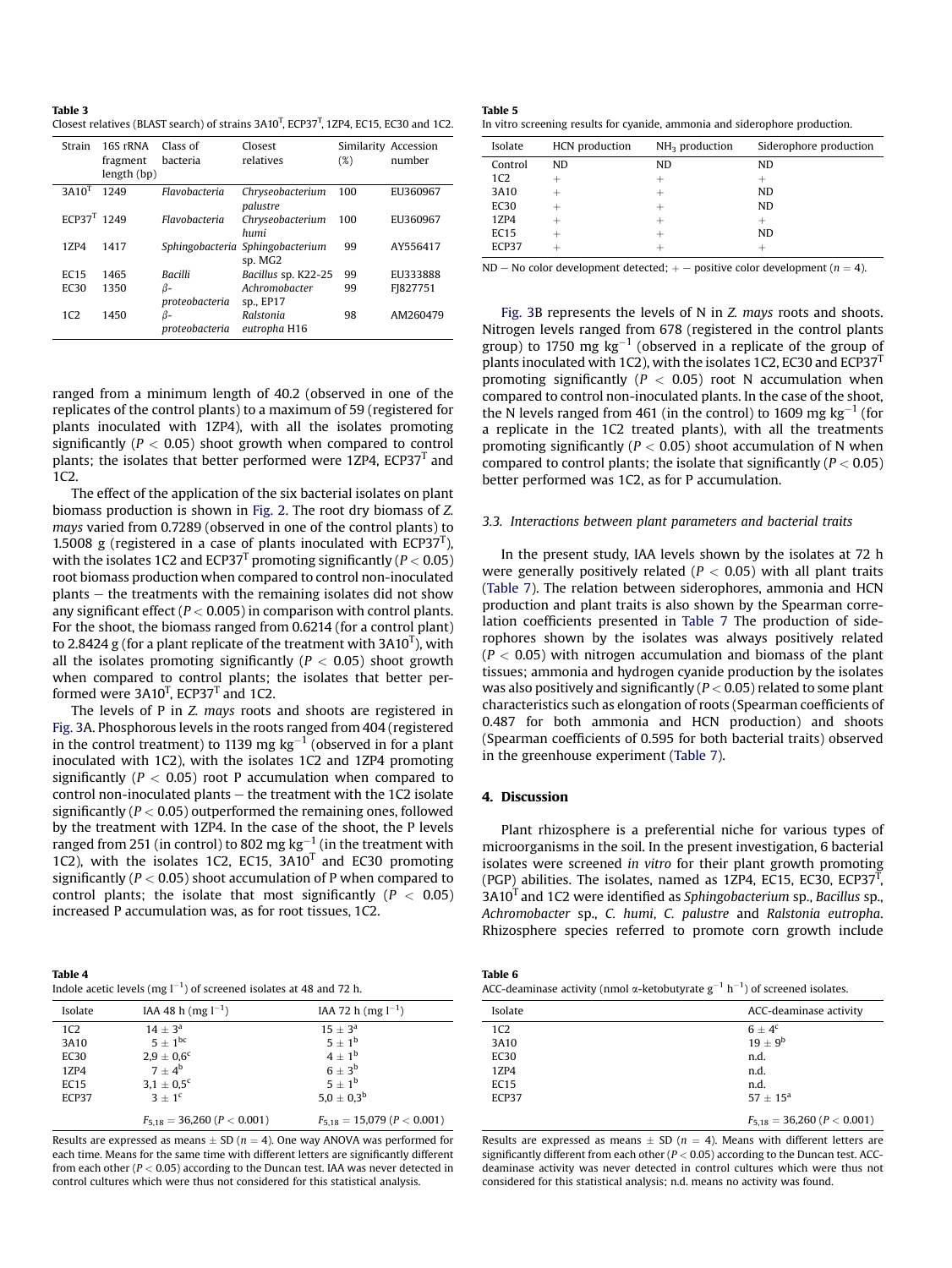<span id="page-4-0"></span>

Fig. 1. Root and shoot elongation (cm) of Zea mays. Results are expressed as means  $\pm$  SD ( $n = 4$ ). One way ANOVA was performed for each plant section. Means for the same plant section with different letters are significantly different from each other  $(P < 0.05)$  according to the Duncan test. The F-values of ANOVA for root and shoot lengths are  $F_{6,21} = 2.970$  ( $P < 0.05$ ) and  $F_{6,21} = 9.287$  ( $P < 0.001$ ), respectively.

Pseudomonas putida ([Mehnaz and Lazarovits, 2006\)](#page-6-0), Gluconacetobacter azotocaptans ([Mehnaz and Lazarovits, 2006; Mehnaz et al.,](#page-6-0)  $2006$ ) and several Azospirillum species  $-$  namely Azospirillum zeae ([Mehnaz et al., 2007b](#page-6-0)), Azospirillum canadense [\(Mehnaz et al.,](#page-6-0) [2007a\)](#page-6-0) and Azospirilum lipoferum [\(Mehnaz and Lazarovits, 2006\)](#page-6-0). Sphingobacterium species with growth promoting traits, e.g., Sphingobacterium canadense, have also been isolated from corn roots ([Mehnaz et al., 2007c\)](#page-6-0). Different studies have also reported strains from Bacillus species to be effective in promoting Z. mays growth, namely Bacillus subtilis [\(Araujo, 2008](#page-6-0)), and to protect other plants from diseases, such as wilt in tomato ([Anith et al., 2004\)](#page-6-0). Inoculation with Chryseobacterium species, e.g., Chryseobacterium balustinum, has also been shown to enhance Arabidopsis thaliana plant growth and to protect against disease [\(Solano et al., 2008\)](#page-6-0). The same was reported for the Achromobacter genus  $-$  a good example is the reduction of ethylene production and increased biomass in tomato plants inoculated with an isolate of Achromobacter piechaudii ([Mayak et al., 2004a; Mayak et al., 2004b\)](#page-6-0). In the case of Ralstonia species, some reports indicate some isolates as metal resistant [\(Goris et al., 2001](#page-6-0)), an ability with significant importance in plant growth promotion in disturbed environments, but the genus includes an important plant pathogen, Ralstonia solanacearum ([Hayward, 1991\)](#page-6-0).

Plants use phytohormones, such as auxins (e.g., indole acetic acid) to influence many cellular functions ([Glick et al., 1999](#page-6-0)). All the isolates used in this study presented IAA production, most of the isolates generating levels comparable to those presented in other reports. [Ahmad et al. \(2008\)](#page-6-0) reported levels of 2.13 and 3.6 mg  $\mathsf{l}^{-1}$ for Azotobacter and Pseudomonas species, whereas [Gravel et al.](#page-6-0) [\(2007\)](#page-6-0) reported levels of 3.3 and 6.2 mg  $l^{-1}$  for *P. putida* and Trichoderma atroviride. However isolate 1C2, a Ralstonia species, showed much higher IAA production levels. IAA production by the isolates were positively related with all plant traits, with the exception of the correlation with root length that was not significant, probably due to the variable effect of IAA on root elongation. A low level of IAA produced by rhizobacteria promotes primary root elongation, whereas a high level increases lateral and adventitious root formation but inhibits the primary root growth ([Xie et al.,](#page-6-0) [1996\)](#page-6-0). 1C2 treated plants appear as those with the highest root biomass production, which can be explained by the higher extent of adventitious roots. Plants inoculated with isolates with higher IAA production (namely 1C2), presented higher shoot elongation and



Fig. 2. Biomass of roots and shoots of Zea mays. Results are expressed as means  $\pm$  SD  $(n = 4)$ . One way ANOVA was performed for each plant section. Means for the same plant section with different letters are significantly different from each other ( $P < 0.05$ ) according to the Duncan test. The F-values of ANOVA for root and shoot lengths are  $F_{6,21} = 12.093$  ( $P < 0.001$ ) and  $F_{6,21} = 6.422$  ( $P < 0.001$ ), respectively.

also P and N accumulation in their tissues. Exogenous sources of IAA are responsible for changes in the morphology of the root system and influence the uptake of nutrients by the plant [\(San](#page-6-0) [Francisco et al., 2005](#page-6-0)). This seemed to play an important role in



Fig. 3. P (A) and N (B) levels in Zea mays roots and shoots. Results are expressed as means  $\pm$  SD ( $n = 4$ ). One way ANOVA was performed for each plant section and for each element. Means for the same plant section with different letters are significantly different from each other ( $P < 0.05$ ) according to the Duncan test. The *F*-values of ANOVA for root and shoot P contents (A) are  $F_{6,21} = 20.705$  (P < 0.001) and  $F_{6,21} = 30.852$  (P < 0.001), respectively. The F-values of ANOVA for root and shoot N contents (B) are  $F_{6,21} = 26.517$  (P < 0.001) and  $F_{6,21} = 5.193$  (P < 0.005), respectively.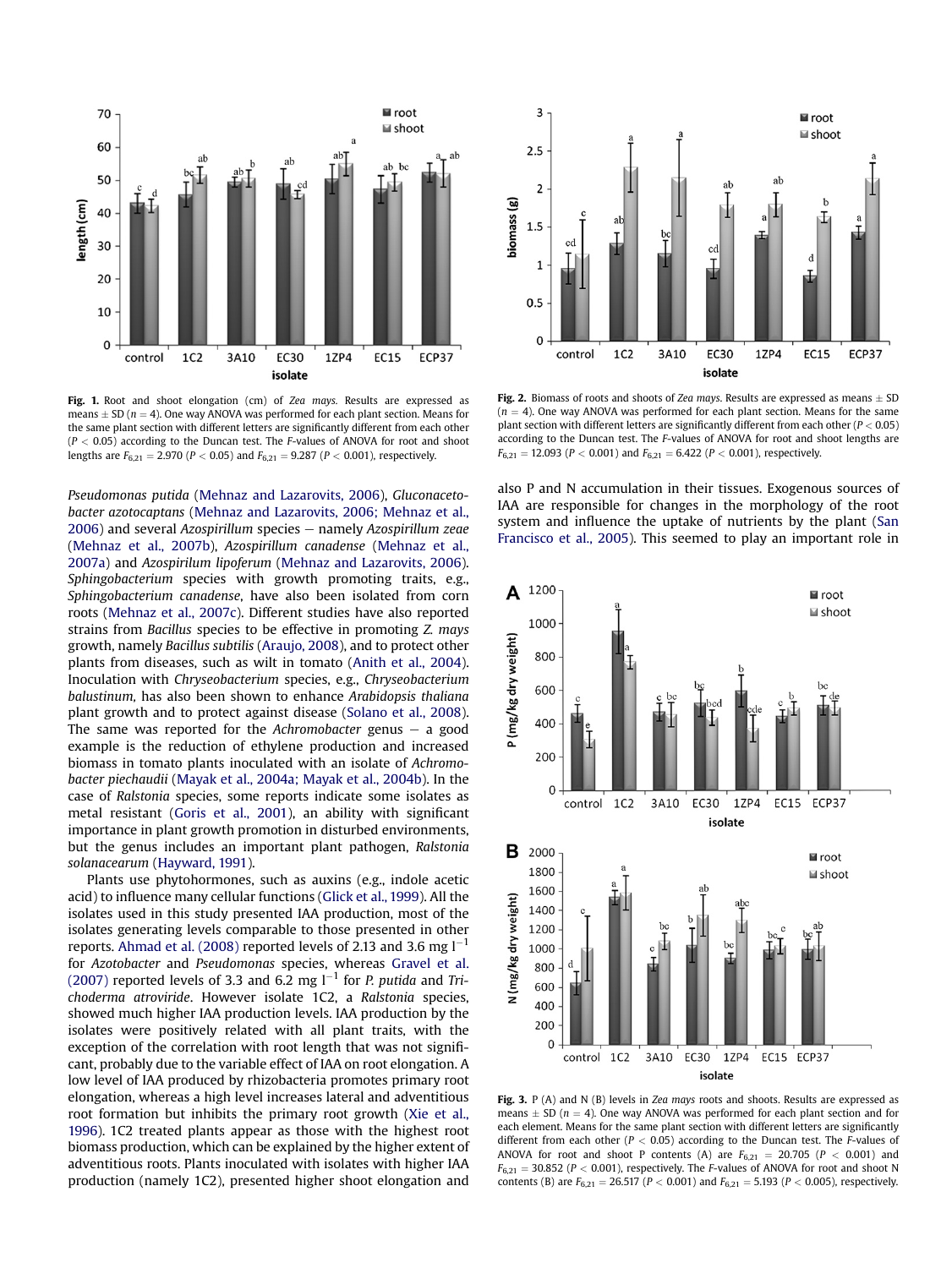<span id="page-5-0"></span>Table 7 Spearman's correlation coefficients between plant and bacterial traits.

| Plant traits                             | <b>Bacterial traits</b> |                         |                  |           |                  |           |
|------------------------------------------|-------------------------|-------------------------|------------------|-----------|------------------|-----------|
|                                          | <b>IAA</b><br>(48 h)    | <b>IAA</b><br>(72 h)    | Siderophores HCN |           | Ammonia ACC-     | deaminase |
| Shoot elongation 0.517** 0.547** 0.622** |                         |                         |                  | $0.595*$  | $0.595**$        | n.s.      |
| Shoot biomass                            |                         | $0.581**0.679**0.518**$ |                  |           | $0.594**0.594**$ | $0.677**$ |
| Shoot P                                  |                         | $0.751**0.564**n.s.$    |                  |           | $0.505**0.505**$ | n.s.      |
| Shoot N                                  | n.s.                    | $0.436*$                | $0.625**$        | n.s.      | n.s.             | n.s.      |
| Root elongation                          | n.s.                    | n.s.                    | n.s.             |           | $0.487**0.487**$ | n.s.      |
| Root biomass                             | $0.383*$                | $0.277*$                | $0.777**$        | n.s.      | n.s.             | $0.497**$ |
| Root P                                   |                         | $0.499**0.541**0.616**$ |                  | n.s.      | n.s.             | n.s.      |
| Root N                                   |                         | $0.519**0.676**0.465*$  |                  | $0.606**$ | $0.606**$        | $0.406*$  |

\*\*Correlation is significant at the 0.01 level; \* correlation is significant at the 0.05 level; n.s., no significant correlation.

the present study, as P uptake by the plant increased when plants were treated with some of the isolates, especially 1C2 (Ralstonia sp.). Similar results have been reported by [Gravel et al. \(2007\)](#page-6-0) for tomato plants inoculated with P. putida and T. atroviride.

1-Aminocyclopropane-1-carboxylate is an immediate precursor of ethylene in higher plants, and the production of the second is ultimately highly and positively dependent on endogenous levels of ACC [\(McKeon et al., 1982](#page-6-0)). Certain microorganisms contain an enzyme ACC-deaminase that hydrolyses ACC into ammonia and a-ketobutyrate [\(Mayak et al., 1999](#page-6-0)) instead of its conversion into ethylene. Isolates 1C2,  $3A10<sup>T</sup>$  and ECP37<sup>T</sup> presented the highest activity for ACC-deaminase. The uptake and cleavage of ACC by ACC-deaminase containing rhizobacteria decreases the amount of ACC, and consequently that of ethylene, therefore reducing the potentially inhibitory effects of higher ethylene concentrations ([Glick et al., 1998\)](#page-6-0), feature of extreme importance when plants are exposed to stressful conditions such as heavy metals contamination of the soil [\(Grichko et al., 2000\)](#page-6-0). The activity of ACC-deaminase shown by our isolates was positively related with shoot and root biomass production and root length and N accumulation, seeming thus that the production of this enzyme can be influencing these plant traits. In fact, and according to the reports of authors such as [Shaharoona et al. \(2006\)](#page-6-0), it seems that this influence is real for other plant and bacteria combinations, namely as the inoculation of pea seedlings with specific rhizobacteria containing ACC-deaminase had a positive effect concerning the increase of stem diameter and length and root elongation.

A number of plants possess heterologous iron uptake mechanisms [\(Yehuda et al., 1996](#page-6-0)). [Masalha et al. \(2000\)](#page-6-0) found that plants cultivated under non-sterile conditions showed no iron-deficiency symptoms in contrast to plants grown in a sterile system, reinforcing the role of soil microbial activity in iron acquisition, namely through iron-bacterial siderophore complex generation. Only isolates from the Ralstonia, Sphingobacterium and Chryseobacterium species (1C2, 1ZP4 and ECP37 $<sup>T</sup>$ ) showed siderophores production.</sup> [Tian et al. \(2009\)](#page-6-0) also indicated Sphingobacterium species as siderophores producers. The promotion of plant growth is believed to occur by one or both of the following mechanisms: by directly supplying iron for plants  $-$  as the iron in the soil is present as insoluble ferric oxides, binding to siderophores produces soluble complexes [\(Glick et al., 1999](#page-6-0)) – or, as siderophores bind to the available form of iron in the soil, by rendering it unavailable to the plant pathogens ([Ahmad et al., 2008\)](#page-6-0). In the present study, the production of siderophores by the isolates seemed to influence the plant traits, as it was positively related with nitrogen accumulation, biomass and elongation of the shoots, and phosphorous and nitrogen accumulation and biomass of the roots.

It has been reported that overproduction of HCN may control fungal diseases in wheat seedlings [\(Flaishman et al., 1996](#page-6-0)). All the isolates were positive for HCN production and although the greenhouse experiment was performed in sterile soil, this trait is very important when considering field applications, as plant resistance in a non-sterile environment will be potentially increased if the associated bacteria produce this component. The capacity of some bacterial species to produce ammonia also enhances plant growth. In the present study, all the isolates showed positive results for ammonia production. Ammonia and hydrogen cyanide production by the isolates was positively related to nitrogen accumulation and elongation of the roots, and phosphorous accumulation, biomass production and elongation of shoots. These bacterial traits can be influencing plant growth in numerous ways, although it is probably the combination of the PGP traits of the used species that is responsible by the increase in the assessed parameters in Z. mays. As the growth occurred in sterile soil, correlation coefficients found between HCN and plant traits in the greenhouse experiment may be explained by this interaction of plant growth promotion characteristics of the isolates as, generally, the tested isolates exhibited more than one PGP trait, which may promote plant growth directly or indirectly, or synergistically.

All the isolates used in the study presented at least one positive activity of plant growth promotion. Root elongation was increase in all inoculated plants, except for 1C2 (Ralstonia sp.), as discussed above. Shoot elongation and biomass production was promoted by all the isolates. However, when conjugating both plant traits, treatment with ECP37 $<sup>T</sup>$  and 1C2 isolates (C. humi and Ralstonia sp.,</sup> respectively) outperformed the remaining ones. Results obtained in vitro for PGPR species may not be reproduced under field, semifield or even greenhouse conditions. The performance of PGPR may be affected by climate and soil characteristics, amongst other factors. In the present study a positive effect of the 6 selected isolates on the growth and nutrient status of Z. mays plants in greenhouse assays was demonstrated when growth occurred in agricultural soil. The study occurred in an agricultural soil to ensure that the effects of the isolates in plant growth were not masked by possible effects of contaminants induced stress if a polluted matrix was used. However, future prospects of investigation include the application of Z. mays plants inoculated with the most promising strains  $-$  1C2, 1ZP4 and ECP37<sup>T</sup>  $-$  in metal contaminated soil.

## 5. Conclusions

Inoculation with plant growth promoting bacterial isolates retrieved from a metal contaminated site enhanced the growth of Z. mays in greenhouse experiments, with R. eutropha, enhancing plant growth and nutrition by increasing shoot elongation and biomass by 24 and 100% respectively, and root biomass by 34%. Strains 1ZP4 and ECP37 $<sup>T</sup>$  from Sphingobacterium and Chryseobacterium species,</sup> have also shown good results -1ZP4 increased shoot biomass and elongation by 57 and 31%, and root biomass and elongation by 46 and 16%, while  $ECP37<sup>T</sup>$  promoted shoot biomass production and elongation by 87 and 24%, and root biomass production and elongation by 49 and 21%. The biomass production of the plant shoots were correlated with IAA, HCN, ACC-deaminase activity and ammonia production of the isolates, considered as important plant growth promoting traits of rhizobacteria. Such isolates might have potential in future field applications as plant growth promoters.

#### Acknowledgments

The authors wish to thank Câmara Municipal de Estarreja for the provision of access to the site. Ana Marques and Carlos Pires had the support of a Fundação para a Ciência e a Tecnologia grants SFRH/BPD/34585/2007 and SFRH/BD/25493/2005, respectively.